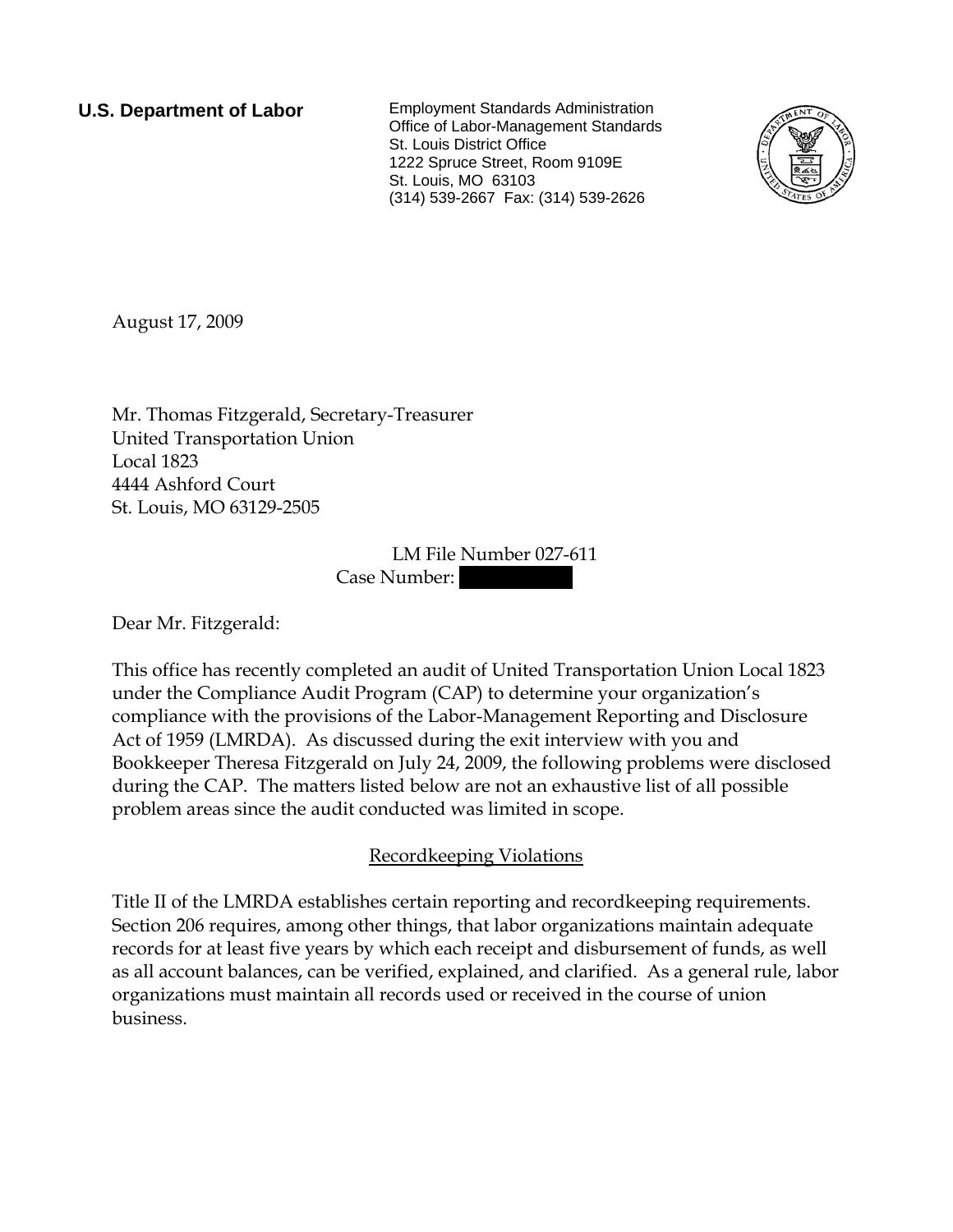Mr. Thomas Fitzgerald August 17, 2009 Page 2 of 4

For disbursements, this includes not only original bills, invoices, receipts, vouchers, and applicable resolutions, but also documentation showing the nature of the union business requiring the disbursement, the goods or services received, and the identity of the recipient(s) of the goods or services. In most instances, this documentation requirement can be satisfied with a sufficiently descriptive expense receipt or invoice. If an expense receipt is not sufficiently descriptive, a union officer or employee should write a note on it providing the additional information. For money it receives, the labor organization must keep at least one record showing the date, amount, purpose, and source of that money. The labor organization must also retain bank records for all accounts.

The audit of Local 1823's 2008 records revealed the following recordkeeping violations:

1. General Reimbursed Expenses

Local 1823 did not retain adequate documentation for reimbursed expenses incurred by union officers and employees totaling at least \$200. For example, the local did not have in their records back-up documentation for a reimbursement made to Local Chairman Raymond Birch totaling \$119.02.

As previously noted above, labor organizations must retain original receipts, bills, and vouchers for all disbursements. The president and treasurer (or corresponding principal officers) of your union, who are required to sign your union's LM report, are responsible for properly maintaining union records.

2. Hall Rental Payments

Local 1823 failed to retain back-up documentation to support rent payments to 788 Redevelopment for hall rental totaling \$250.00 for the fiscal year. Labor organizations are required to maintain back-up documentation to support all union purchases.

3. Lack of Salary Authorization

Local 1823 did not maintain records to verify that the salary reported for Bookkeeper Theresa Fitzgerald was the authorized amount and therefore was correctly reported. The union must keep a record, such as meeting minutes, to show the current salary authorized by the entity or individual in the union with the authority to establish salaries.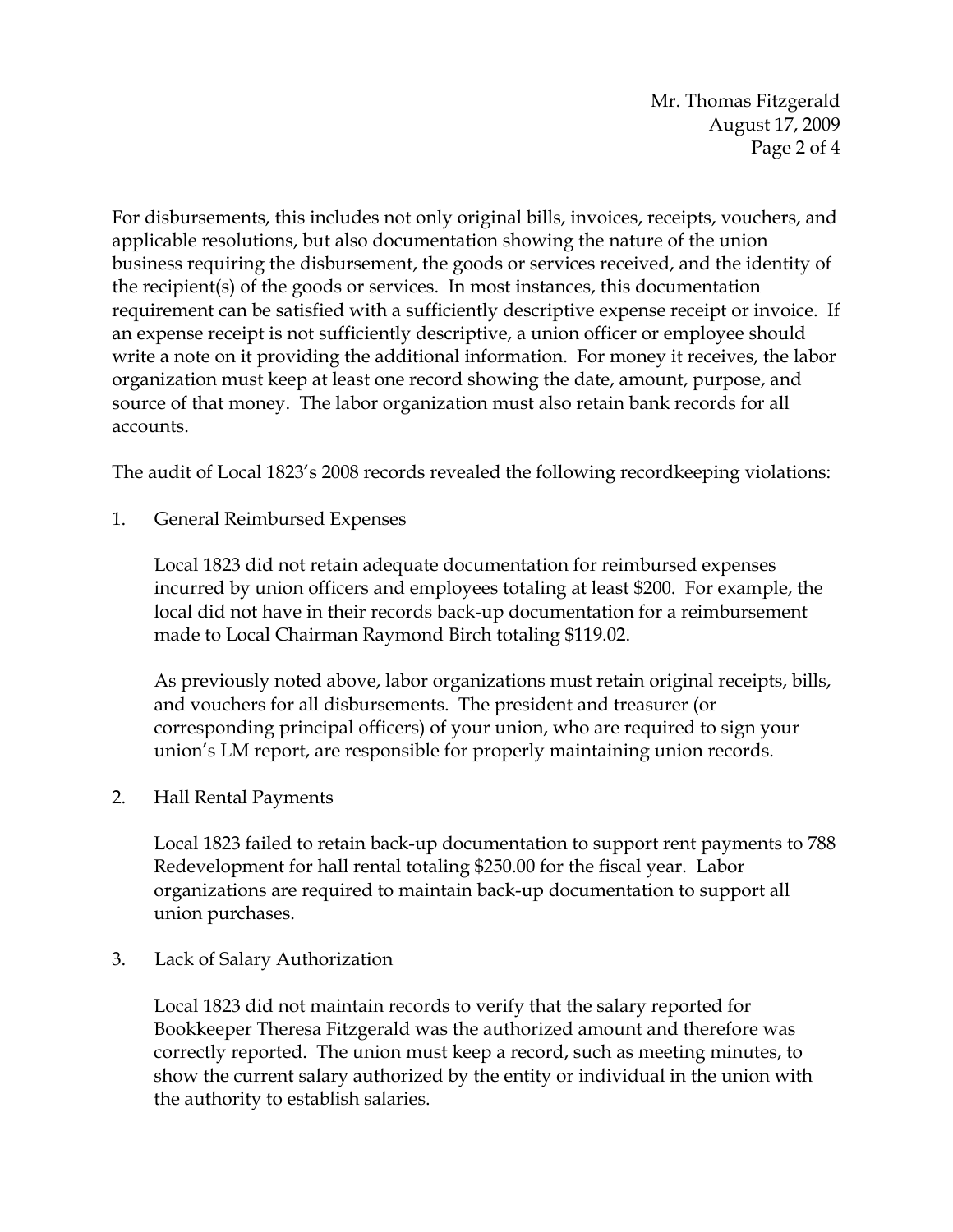Mr. Thomas Fitzgerald August 17, 2009 Page 3 of 4

Based on your assurance that Local 1823 will retain adequate documentation in the future, OLMS will take no further enforcement action at this time regarding the above violations.

## Reporting Violation

The audit disclosed a violation of LMRDA Section 201(b), which requires labor organizations to file annual financial reports accurately disclosing their financial condition and operations. The Labor Organization Annual Report Form LM-3 filed by Local 1823 for fiscal year ending December 31, 2008, was deficient in that:

## Disbursements to Local Chairman

Local 1823 did not include some reimbursements to the Local Chairman as instructed in the Form LM-3 instructions. It appears the union erroneously reported these payments in Item 48.

Form LM-3 instructions require the labor organization to report in Item 56 the name and position of each employee receiving more than \$10,000 in gross salaries, allowances, and direct and indirect disbursements during the reporting period. The total disbursements made to each employee or on the employee's behalf by the labor organization, including all salary and allowances (before any deductions) and other disbursements (including reimbursed expenses) should also be reported in Item 56.

The union must report most direct disbursements to Local 1823 employees earning more than \$10,000 and some indirect disbursements made on behalf of its employees in Item 56. A "direct disbursement" to an employee is a payment made to an employee in the form of cash, property, goods, services, or other things of value. An "indirect disbursement" to an employee is a payment to another party (including a credit card company) for cash, property, goods, services, or other things of value received by or on behalf of an officer. However, indirect disbursements for temporary lodging (such as a union check issued to a hotel) or for transportation by a public carrier (such as an airline) for an employee traveling on union business should be reported in Item 48 (Office and Administrative Expense).

I am not requiring that Local 1823 file an amended LM report for 2008 to correct the deficient item, but Local 1823 has agreed to properly report the deficient item on all future reports it files with OLMS.